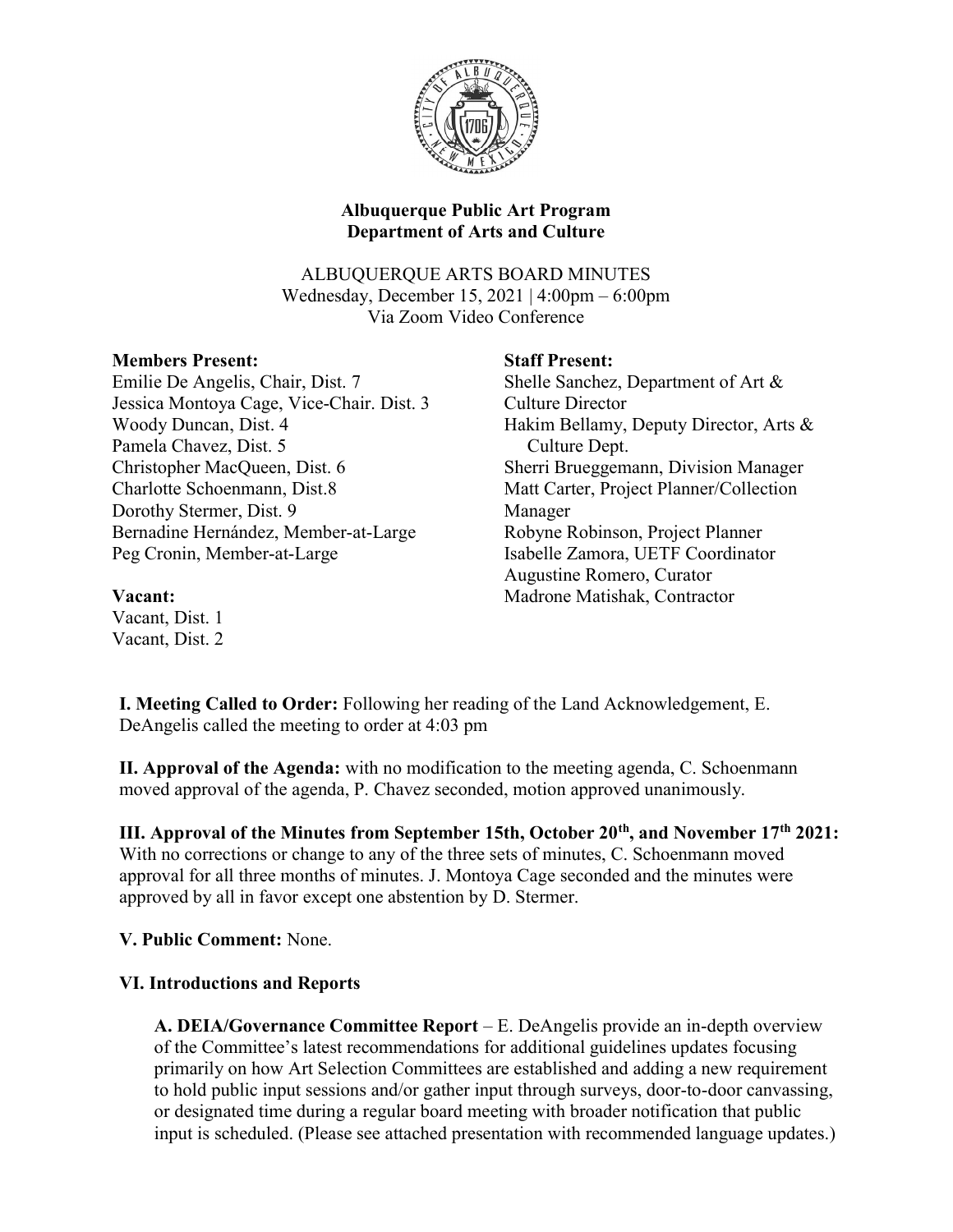After some discussion about who would be responsible for coordinating more robust public input (staff), options for other methods of input depending on other artwork acquisition methods (for example gifts or donations), and when these changes should be implemented, the board generally agreed that the updates are important to include in the larger guidelines update process. B. Hernández noted that the Bernalillo County Arts Board has adopted a similar process and can be used as a model. Depending upon site characteristics, the art selection committee will largely define what constitutes the "community" from which feedback will be solicited. S. Brueggemann noted that many current or proposed projects are in a good place schedule-wise to begin building in the additional steps for community input.

B. NEA Our Town / Rail Trail Updates: S. Brueggemann presented information on the status of the Rail Trail Framework Plan which is currently released for more public feedback. Several of the Time Travel artists remain interested in continuing forward with the project along with continuing with a Phase II call for artist who can partner with the current local artist to further develop larger scale temporary installations. Several of the Time Travel artist would just like to serve on the Artists Selection Committee. More updated on this process, pending NEA approval of the slight scope change, will be available in early 2022.

C. 12th and Menaul Roundabout Artist Selection: C. Schoenmann provided an update on the community-based art selection committee who narrowed the 3 submissions down to one artist, Upton Ethelbah, a.k.a. Greyshoes. The artist has a long history with the area and continues to be involved with the cultural center. S. Brueggemann shared the artist's proposal for the site and noted that there is no need for any action at this point but that the Albuquerque Community Foundation and Indian Pueblo Cultural Center will be sending out a news release in the coming days. Staff will continue to serve as a resource for the ongoing fabrication and installation process, including working with the artist on the lighting for the interior of the work.

#### VI. Reviews and Approvals

A. Decommission Report – SBCC Sign: S. Brueggemann reported that there are still electrical challenges that the electrical and sign engineers are working to resolve. M. Carter will meet with them as soon as some solutions are proposed. A final report will be presented upon final determination of the lighting changes.

 B. Dia de los Muertos (DdlM) Purchase Award Recommendation: J. Montoya Cage presented on the Art Selection Committee effort to identify and recommend the works for purchase. An original painting by south valley artist Ariana Espinoza for \$1,500, and a colored pencil drawing by Derek Montez for \$450 were recommended. After a review of the artwork and artist, C. MacQueen moved to approve the DdlM Committee recommendation, P Chavez seconded and the motion was approved unanimously.

#### VII. Announcements/Ongoing Project Updates